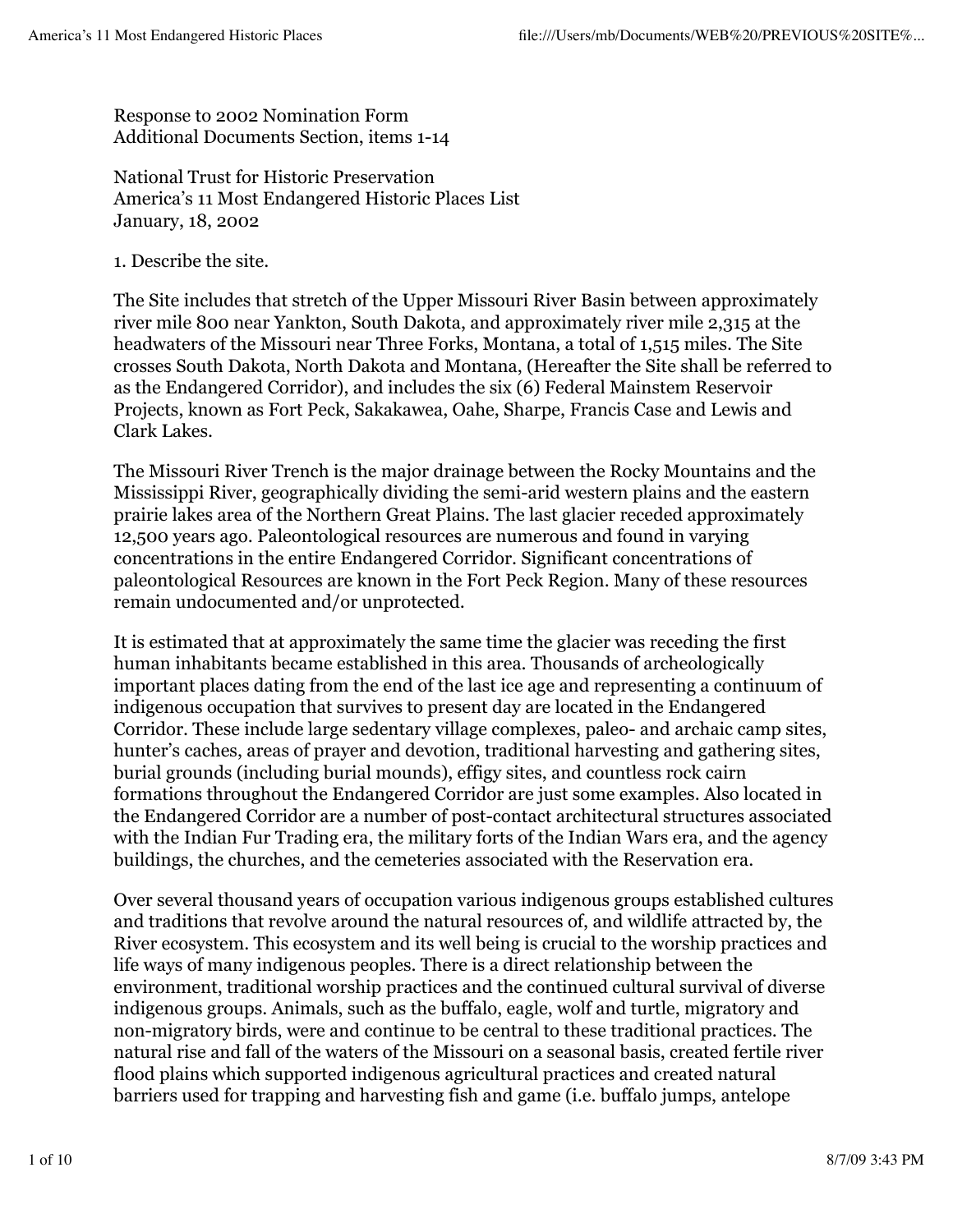jumps, fish traps, etc). As well as, supporting enormous stands of edible and medicinal plants, trees, and shrubs.

Important natural springs exist in many places within the endangered corridor. With the advent of the system of mainstem dams and subsequent erosion by reservoir waters many of the cultural areas containing those natural springs are being destroyed or are already lost. These areas are and have been culturally important to many indigenous tribal groups for hundreds if not thousands of years. The natural springs also attracted wildlife at various times during the year.

2. What is the sites history? Has it been named or nominated to other lists?

The Endangered Corridor has been a site of continued occupation, trade and interaction by human populations for thousands of years. Extremely complex relationships resulting from the vast trade system supported the exchange of goods that included copper and tobacco pipes (soapstone, blackstone, etc.) from the Ohio River Valley; dentalium from the Pacific Northwest; conch, busycon and other important shells from the Gulf of Mexico; and, obsidian from Mexico and the Yellowstone area. The salt trade was another extremely important aspect of the trade network.

In more recent history, the River has remained extremely important for indigenous populations while assuming an increasingly important role for all populations moving into the area. The River provided the opportunity for European expansion into the western part of this country, by offering a necessary transportation route for travel and trade. The basis of this expansion was provided by early explorers who trespassed onto tribal land to document for the Euro-American vast resource holdings in the West. Most well known was the Lewis and Clarke expedition which ushered in an era of high commercial activity by the fur trade, making the Missouri River central to the economic development of this country. The Department of the Army was responsible for the building of military forts that later evolved into the foundation for the development of broader, non-Indian civilian communities. More recently the Army Corps of Engineers built a system of dams to provide hydropower for the expanding energy needs of the nation and flood control for the Missouri and Mississippi River valleys.

The Missouri River has been listed as the Most Endangered River, on The Ten Most Endangered Rivers in America List, generated by the American Rivers Foundation which is located in Washington, DC. The River has also been listed as the Most Endangered River by the organization in previous years.

3. How well known is the site? Who goes there? Is it open to the public?

The Missouri River Valley is extremely well known. The Endangered Corridor is considered an important part of our nation's heritage. It is the subject of many of our nation's important paintings, works of art and literature. From the time of many notable explorers including La Verendrye brothers and Lewis and Clark it has been an integral part of the history taught in our nations schools. It plays a prominent role in tribal oral history and tradition of many Indigenous Nations.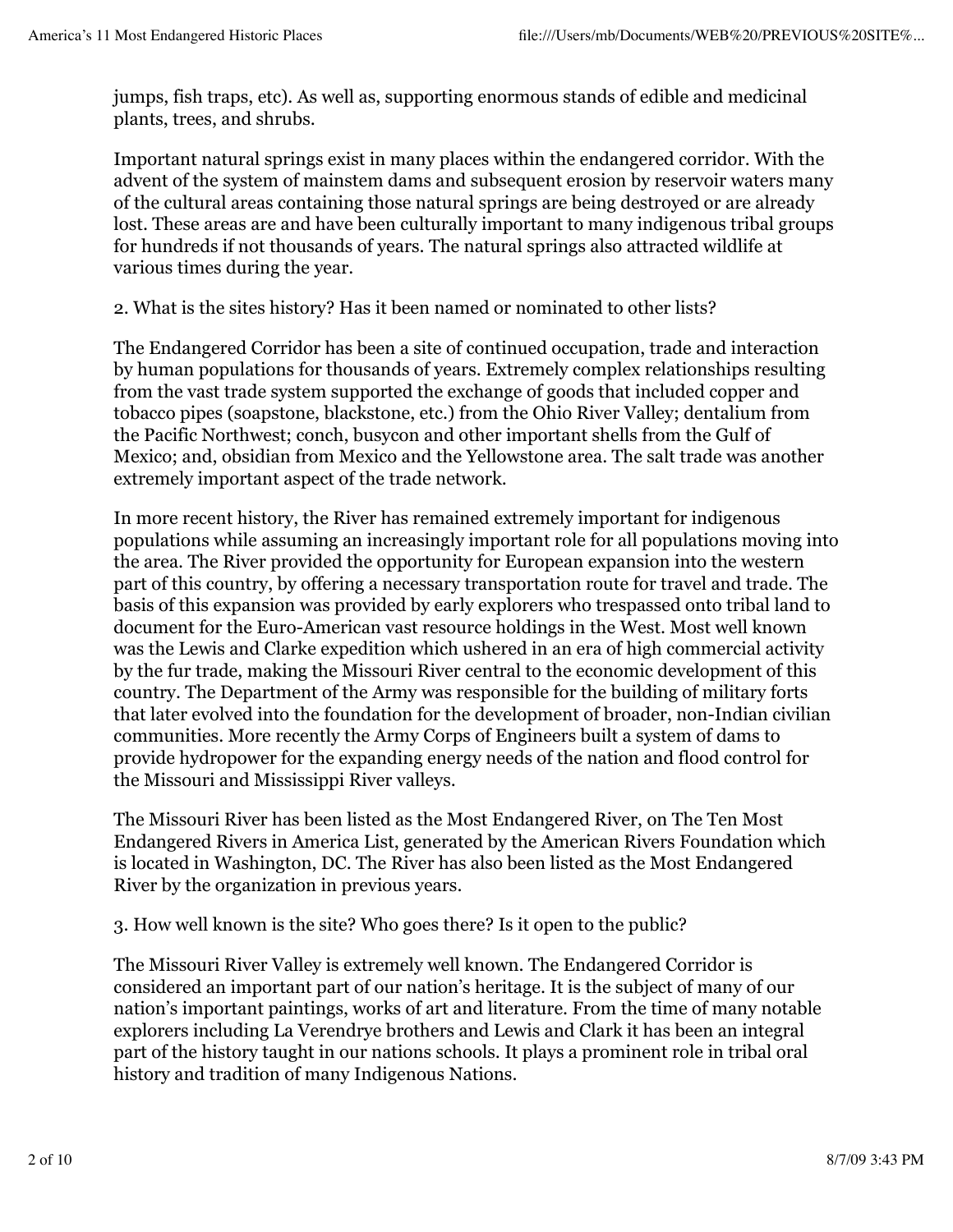Currently, there are millions of visitors to the Missouri River annually and it is managed by the Corps of Engineers with State involvement as public property. It's recreational areas and waters attract local as well as out-of-state and international tourists. There is expected to be a huge increase in visitation due to the upcoming Lewis and Clark Commemoration, with projections of between 8 to 25 million additional visitors, many of them coming from Europe especially France. Although a variety of organizations and agencies are planning for this Commemoration, there is inadequate consistency and coordination amongst those groups and agencies seeking to gain a benefit from the high visitation. There is no known formal plan to deal with any of the associated environmental and other impacts that will directly arise from this tremendous influx of visitors.

4. Why is this site important? What preservation issues does it exemplify (sprawl, inner city decline, etc)? Consider this Ð How is the site unique? and why does anyone care that it is endangered?

The Endangered Corridor encompasses thousands of sites representing many traditional cultures. More than 1,100 of the known sites are considered eligible or listed on the National Register of Historic Places, such as the Iron Nation and Medicine Knoll Archeological Districts, and multiple component areas representing pre-contact and post-contact integrity, for example, the Mad Bear and White Swan areas. Existing documentation indicates that there were well over 10,000 recorded cultural areas within the Endangered Corridor. Current fieldwork consistently identifies previously unrecorded sites exposed by erosion and vandalism, which indicates that many more, remain unrecorded and undocumented. Rapid erosion is resulting in the loss of known historic properties and threatens unrecorded important places.

The Endangered Corridor represents pre-European diversity of cultures, traditions and biological communities unique to the Northern Plains. Ancestral village sites within the corridor contain at least 7 different architectural types ranging over the past 2,500+ years and found nowhere else in the world. All indigenous tribal groups consider the Missouri River sacred and care very deeply about associated resources. They are unique cultures whose beliefs and practices were and remain interwoven with what little is left of what was once a rich, diverse, and natural river ecosystem.

The most critical impacts are to the occupation, gathering and worship areas of the indigenous tribal cultures, who have a major presence in the Endangered Corridor. The history of the area clearly demonstrates that the whole basin is not only a historic homeland for many different Indigenous Peoples, but a great melting pot (from north and south, and east and west) of trade and commerce for all of the people of this land. It would be a great loss to the future generations of this country, both Indian and non-Indian, to lose what little remains of the history and traditions of the indigenous cultures of our country.

Over the course of the last year, President Bush has celebrated the diversity of worship practices and beliefs in this country, by inviting several different cultural and religious groups to the White House to conduct ceremonies important to their individual religions. America is founded on the principle of freedom of worship and religion. The commitment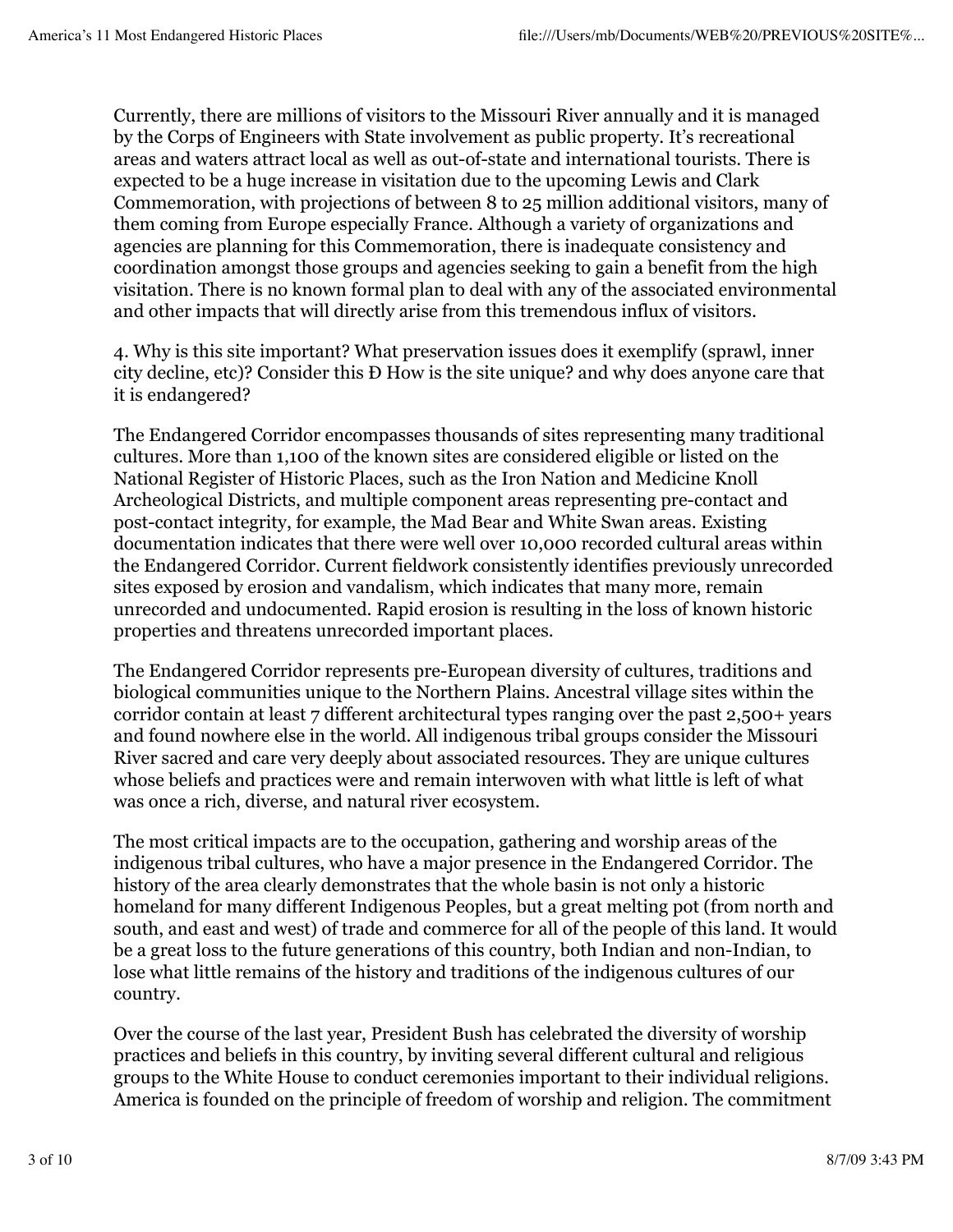of this country to religious diversity is evidenced by the continual celebration and protection of the rights to freedom of religion. This freedom is severely restricted for indigenous People who require those items and materials, and who utilize those places, found only in the tenuously remaining natural environment of the Endangered Corridor.

5. Describe the threat to the site.

The Endangered Corridor is threatened on many fronts. Although a great deal of historical documentation exists, in modern culture the Missouri River is well known by millions of people for its recreational value. This fact Ð the lack of awareness in the mainstream American population about the cultural, archeological, environmental and historical importance of resources within the corridor Ð is the most frustrating threat to the Endangered Corridor. A contributing factor to this lack of awareness is the historically strained relations between indigenous and non-indigenous groups and the disagreement over management of the corridor itself.

Additional threats include:

- Impacts caused by increasing development expanding out from urban areas (both on and off the water) which is fueled by inadequate planning and management and by poor enforcement of applicable federal laws.
- The cultural resources and traditional and sacred sites within the Endangered Corridor are routinely raided and looted by pot hunters, at night and often from boats, and by arm chair/vacation archeologists who don't acquire federally required permits.
- The waters of the lakes created by the Missouri River dams are constantly eroding the shoreline caused by ice in winter and wind generated waves in summer, in places removing shoreline by up to 30 or more feet per year. This erosion is not only an environmental problem, it also erodes indigenous tribal burial sites and the eroding shoreline is causing the disappearance of many wild gathering and harvesting areas crucial to the continuance of the traditional way of life.
- There is an increasingly serious siltation problem forming deltas at the mouths of all drainage's flowing into the Endangered Corridor caused by the lack of free flowing water in the Corridor itself.
- The dams have adversely impacted the fish populations, as well as nesting birds, river otters, migratory birds and many other animal species that relied on the natural rhythms of the river. Directly resulting in several species being identified as listed, threatened, or endangered.
- Investments of cooperative initiatives (Tribal, State and Federal) in the reintroduction of habitat along the river banks are seriously impacted by rapid erosion. Even those plantings designed to slow or halt erosion are eroding.

The responsibility for overall management and protection of the Endangered Corridor is held by the Army Corps of Engineers. The Pick-Sloan, Flood Control Act of 1944, (and subsequent federal law) authorizes the Army Corps of Engineers to manage and protect this area as part of their operation and maintenance responsibilities for the six (6) Missouri River Mainstem Reservoir Projects. They have consistently failed to do so. A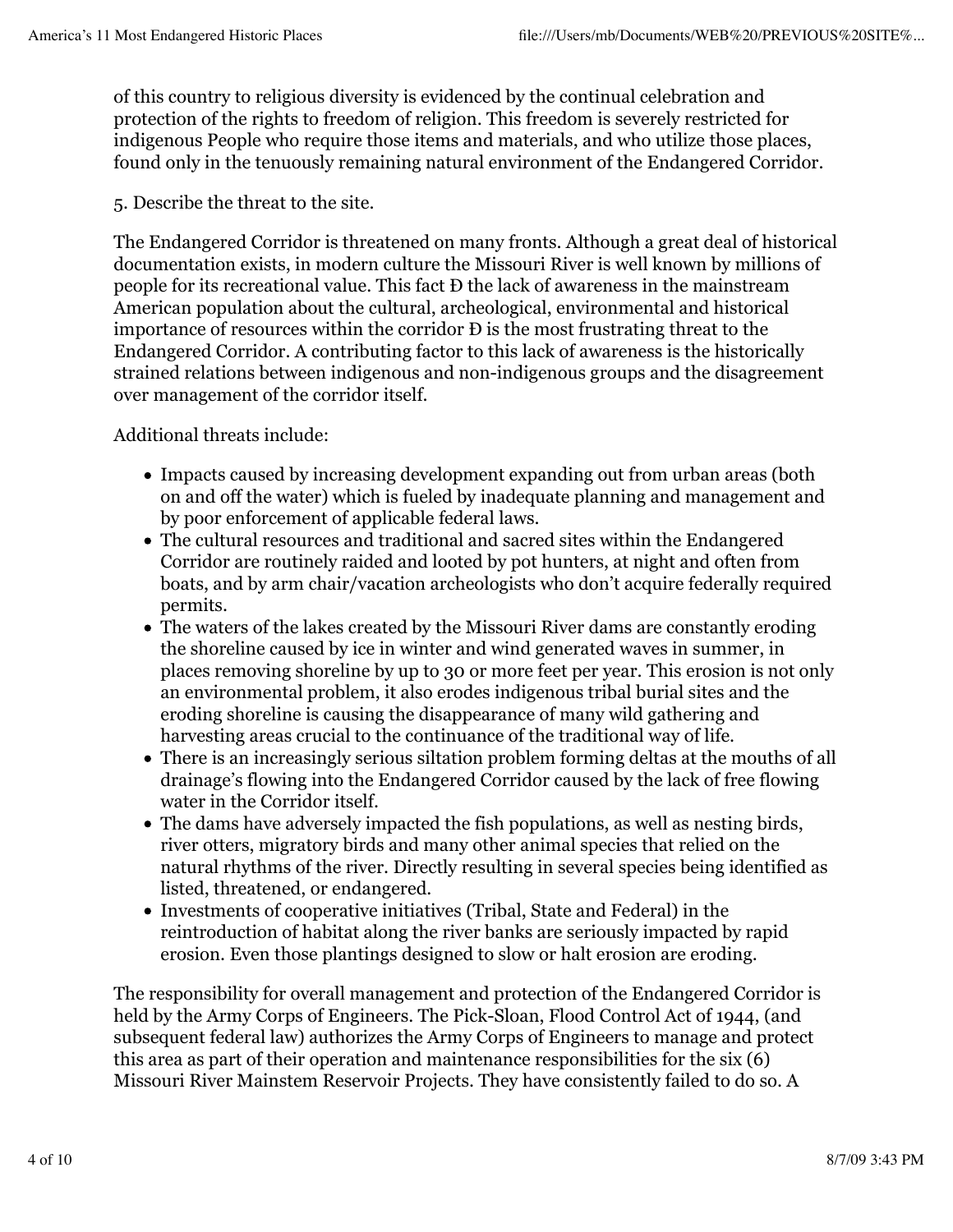review of current guidance documents of the Army Corp of Engineers, including the Master Water Control Plan and the Master Manual point out how inadequately, important environmental, archeological and cultural resources are addressed. The Army Corp of Engineers has developed numerous studies, recommendations, agreements and documents relating to these resources that are not implemented, and with no known plan for their implementation. The lack of implementation of professional and scientific as well as tribal recommendations, combined with the unrelenting erosion and vandalism make the operation and maintenance of the reservoir projects by the Army Corp of Engineers the single greatest threat to the Endangered Corridor.

An additional threat is the inadequate advocacy and protection of Tribal Trust resources, by the Department of Interior, which is the Trustee for all of the Indian lands and Trust resources within the Endangered Corridor.

6. How significant is the threat?

All of the threats to the corridor are significant. The level of destruction already experienced environmentally, socially, archeologically and culturally has left an extremely fragile ecosystem and traditional cultures in danger of disappearing. The remaining land areas represent only a fraction of what existed prior to inundation in the 1940's, 1950's, and 1960's, thus making preservation of what little is left absolutely crucial. The Endangered Corridor is subjected to unmanaged erosion created by the Federal Mainstem reservoirs, it's cultural and natural resources are threatened by vandalism and looting, and it's remaining integrity is threatened by a lack of comprehensive and coordinated management.

## 7. How can the threat be eliminated?

There are many things that can be done to reduce or eliminate the various threats to the corridor. Including the following:

The primary guidance document for management of the Missouri River is entitled the *Missouri River Master Water Control Plan*. This plan does not adequately address environmental and cultural resources. It must be expanded, or preferably be supplemented by an additional guidance document that would be the mechanism for compliance by existing and future actions, with all federal laws. And that would establish and identify management principles and issues addressing cultural, archeological and environmental resources within the Endangered Corridor. This supplemental Guidance Document must do the following:

- 1. Identify all affected parties and issues.
- 2. Recognize the roles and responsibilities of all parties.
- 3. Provide the basis for consistent staffing, training, planning, field and outreach work.
- 4. Identify all existing agreements, management plans, regulations and protocols affecting the Endangered Corridor.
- Establish the required authorities and procedural support necessary to 5. develop mutually agreed upon binding agreements, which provide affected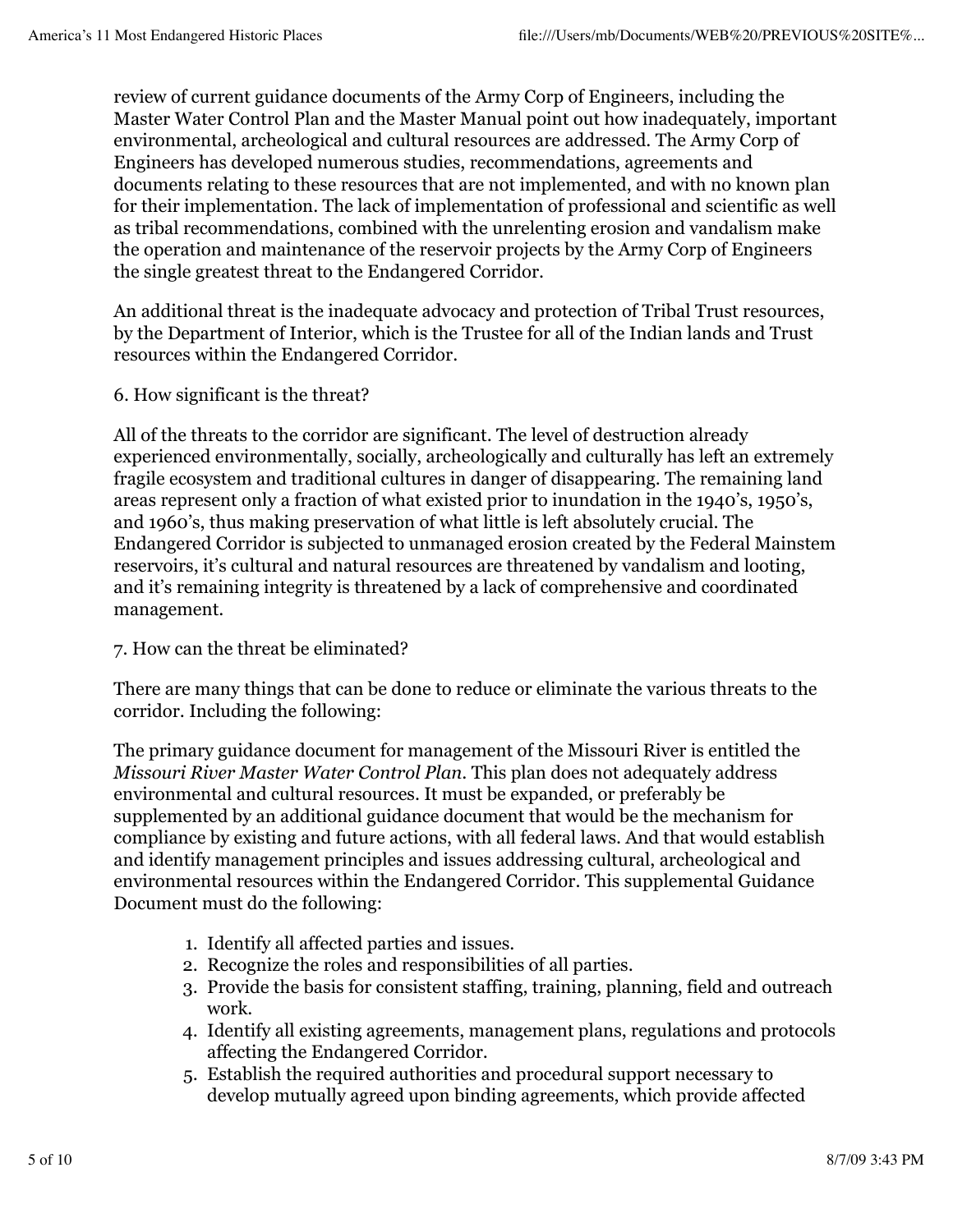parties opportunities to satisfactorily achieve cultural and environmental resource protection and preservation objectives. And, which remove barriers facing indigenous tribal communities and individuals, which desire to exercise their rights to freedom of worship and religion within the Endangered Corridor.

In addition, the document must specifically address the following:

- The development of a comprehensive interagency training program for all a. agency and governmental personnel interacting with the Missouri River and including training in the following areas:
	- 1. Tribal history, culture and government.
	- 2. Existing federal regulatory requirements.
	- 3. Conflict resolution.
- The development of a consistent law enforcement presence b.
	- 1. The development of inter-governmental agreements that provide opportunities for co-management by tribes of tribally significant resource areas, and for the planning and carrying out of cooperative protection and preservation activities.
	- A public education program focusing on federal, state and tribal 2. laws and penalties in protected areas within the corridor.
- The establishment of a tracking and monitoring program that would include c. the following:
	- 1. The use of several tribally recognized and selected monitors to coordinate and assist in the protection and preservation of important resource areas.
	- The use of professionally trained and certified staff who meet the 2. Secretary of Interiors Professional Standards and Guidelines, in numbers that are adequate to simultaneously track and monitor sites that may be hundreds of miles apart.
	- The identification of those sites that are threatened and the causes 3. associated with that threat.
	- The development of a data tracking and monitoring system 4. sufficient to compile and collate information using state of the art techniques, on site location and integrity, preservation activities, and the results of those activities. As well as to track impacts from erosion, vandalism and looting.
	- The completion of current up to date archeological surveys to 5. replace those currently being used, some of which date back 20 years or more.
- Development of a consistent, inclusive consultation and collaboration process d. that fully recognizes the land ownership and vested interests of diverse tribal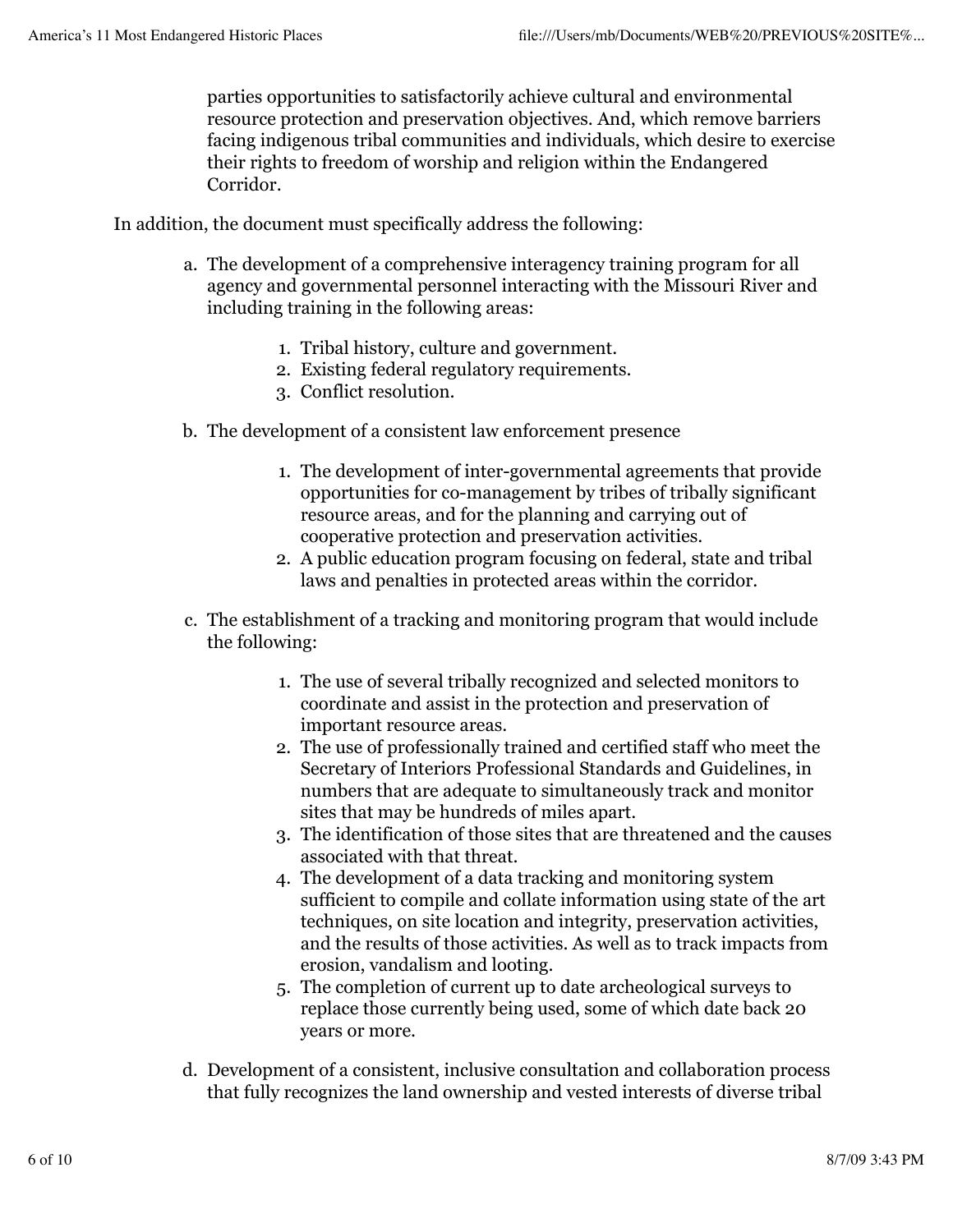groups and others within the Endangered Corridor. Steps that could be taken toward this goal, include:

- 1. Identification of all parties.
- 2. Implementation of mutually agreed upon consultation protocols with consistent ground rules for consultation sessions and follow-up.
- Tracking and follow up of realistic concepts and approaches 3. presented by consulting parties as formal input.
- Development of a plan for consistent, responsive consultation (i.e. 4. bi-annual meetings, etc) from one action to another to prevent crisis management.
- 5. Development of a formal mechanism for funding consultation which is integrated into the agency budgeting allocation system.
- 6. Development of a mechanism to ensure long term compliance of initiatives, agreements and federal actions within the Endangered Corridor.

Of course the obvious answer, remove the dams thus restoring the natural rise and fall of the Missouri River, is one that various interests oppose vehemently. So much so, that this course of action cannot be seriously considered achievable at this point in time. There do exist however, agreements, management plans and other documents that meet federally mandated requirements for protection, documentation, and tribal consultation, that have yet to be implemented and that fit within the context of the proposed "Guidance Document" outlined above.

## 8. Who are the major players?

The major players include: Federal agencies (USACOE, DOI, DOE), State agencies from the States of Montana, North Dakota, and South Dakota, and Indigenous Nations who have a traditional, historical, or cultural affiliation with areas or resources within the Endangered Corridor. Leaseholders and other individuals or groups who have existing or pending use agreements with a federal agency in the Endangered Corridor area, may also be identified as major players.

## 9. Who opposes preservation of this site?

Developers and recreational users who feel threatened that preservation will reduce their ability to enjoy access and utilization in areas containing protected resources. Power companies and energy brokers who want consistent provision of hydropower at the minimum cost are potentially threatened by preservation efforts. The downstream interests outside of the endangered corridor oppose preservation activities if they affect the flow of water they consider satisfactory to meet their needs.

10. How would listing this site as one of American's 11 Most Endangered Historic Places help save the site?

Listing the Upper Missouri River Basin as an Endangered Corridor on America's 11 Most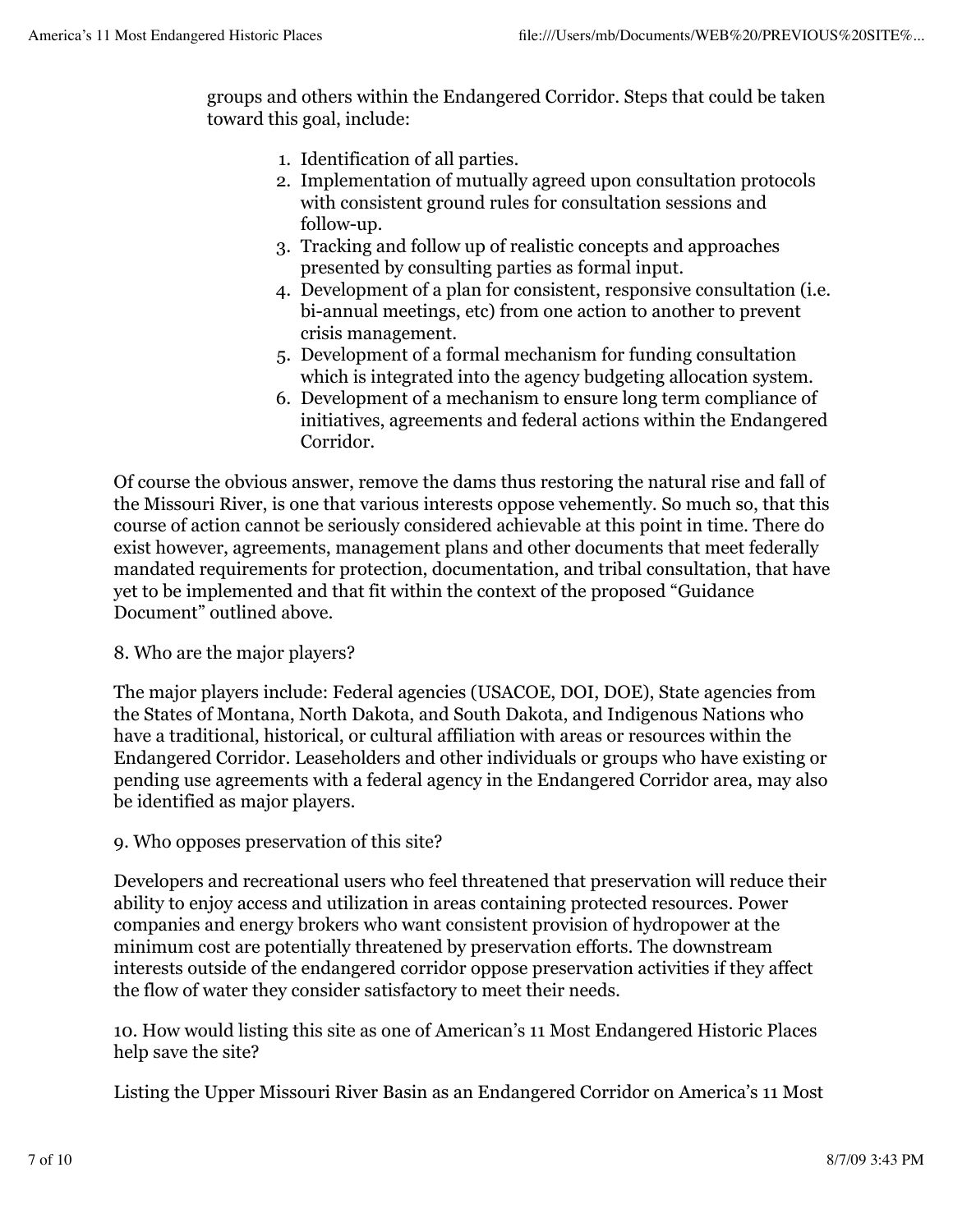Endangered Historic Places List, would focus necessary preservation and protection efforts on the most critically threatened and important areas by providing national attention and publicity to this Endangered Corridor. The vast majority of Americans are unaware of the seriousness of the threats facing these cultural, archeological, historic and environmental resources. America's 11 Most Endangered Historic Places List has been able to garner tremendous publicity in the past and we believe that this publicity will both educate and heighten the public awareness. Attendant publicity and attention will also put pressure on federal agencies to change policies that have hampered important resource protection along the river. Further, listing of this Endangered Corridor would enhance and reinforce other preservation efforts recently recommended by the National Research Council, the National Academy of Science and the American Rivers Foundation.

11. Other than listing this site, how can the National Trust alleviate the threat?

Additional assistance that would alleviate the threats would include:

- Long term technical assistance and support for the development of local preservation groups related to the Endangered Corridor;
- The National Trust can facilitate improved relations between tribes, SHPOS, developers and the general public;
- The legal expertise within the National Trust can provide important legal advice in the development of documents, agreements and management plans involving areas within the Endangered Corridor;
- The National Trust could be a conduit for information, ideas and approaches to support preservation and protection efforts within the Endangered Corridor.

Without the publicity generated from the 11 Most Endangered Historic Places listing, preservation and protection efforts will continue to be ineffectual. Eroding resources cannot wait any longer. Without immediate attention in the near future, sites of national significance will disappear. That said, the National Trust could continue to help us as we seek to make policy changes within those federal agencies that are involved with the management and protection of resources located in this Endangered Corridor of the Missouri River.

12. How has the National Trust been involved to date? What role, if any, is there for the Trust if this site is put on the list?

The National Trust first became involved with issues within the Endangered Corridor in 1999. At that time, the Yankton Sioux Tribe asked for legal assistance believing that a violation of section 106 of the National Historic Preservation Act had occurred. The Legal Department continues to assist the Yankton Sioux Tribe.

In April of 2001, the National Trust and the Lower Brule Sioux Tribe co-sponsored the "Cultural Resources of the Missouri River Basin" conference which brought together state and federal agencies, National Trust staff members from the Legal Department, the Public Policy Department and the Mountains/Plains Office, and tribal elders, tribal cultural resource managers and other members representing several of the Sioux Tribes in North and South Dakota and the Three Affiliated Tribes in North Dakota. This Conference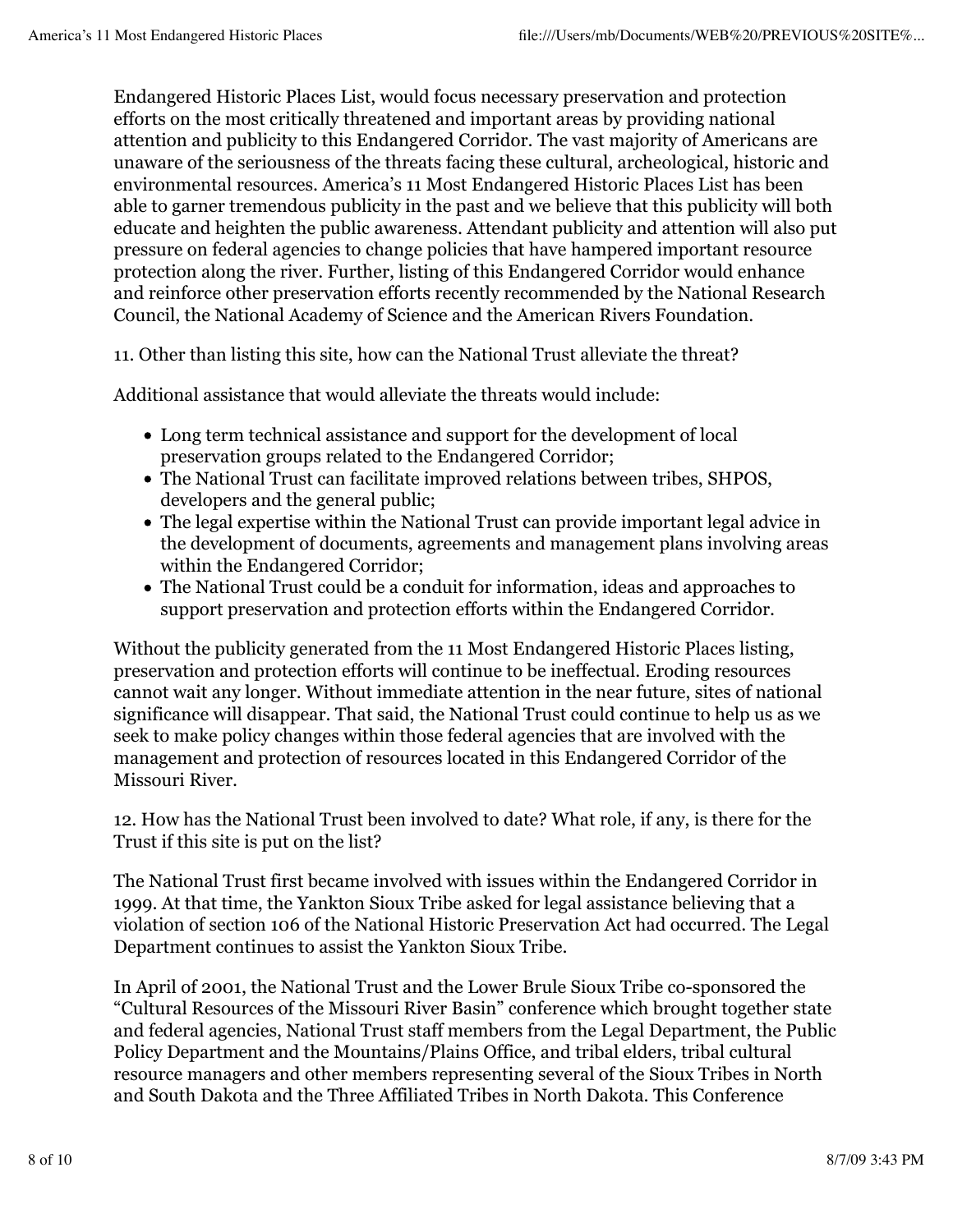initiated the process of compiling a formal record documenting the threats to this Endangered Corridor through generations of occupation.

The role of the National Trust could be two-fold. First, the Trust could help give this issue much needed national attention and publicity. A listing on America's 11 Most Endangered Historic Places would elevate the level of much needed, consistent national publicity, awareness and education of this issue. It is our hope that the attention generated from this listing would then pressure agencies involved with this Endangered Corridor on the Missouri River to create and enforce policies that better manage and protect the cultural, archeological, historic and environmental throughout this Endangered Corridor.

The following are a few examples of roles the National Trust could provide in working to alleviate these threats:

- The National Trust could work with federal agencies to ensure that guidance documents such as the Missouri River Master Water Control Plan, better establish and identify management principles.
- The National Trust could participate in the creation of an interagency training program for all agency and governmental personnel interacting with the Missouri River.
- The National Trust could work with the Department of the Army and other federal agencies to create consistent and comprehensive tracking and monitoring programs for threatened areas within the Endangered Corridor.
- The National Trust could be a catalyst to ensure that federal agencies develop and support consistent and inclusive consultation and collaborations with diverse tribal groups affiliated with the Endangered Corridor.
- 13. Provide additional comments, recommendations.
	- The Missouri River is one of the nation's longest rivers beginning in Montana a. traveling through North and South Dakota, along the Nebraska Iowa border, then through Missouri where it joins the Mississippi River just north of St. Louis, for a total distance of 2,500 miles. This application does not address the issues along the entire Missouri River rather, it focuses on the upper portion of the river where the Army Corps owns, operates, and maintains six multifunctional dam and reservoir projects specifically from the headwaters of Montana to South Dakota. See attached Map. The Army Corps' land along the Upper Missouri River is adjacent to several Indian reservations, including Fort Peck Tribe, Fort Berthold, Three Affiliated Tribe, Standing Rock Sioux Tribe, Cheyenne River Sioux Tribe, Crow Creek Sioux Tribe, Lower Brule Sioux Tribe, Yankton Sioux Tribe, and Santee Sioux Tribe of Nebraska. In addition to the tribes that are located along the river, there are several other tribes that claim cultural affiliation.

While this nomination focuses on the upper portion of the Missouri River, we are very cognizant of the fact that these issues are much broader in scope than this area. This application is not meant to detract from the similar threats that